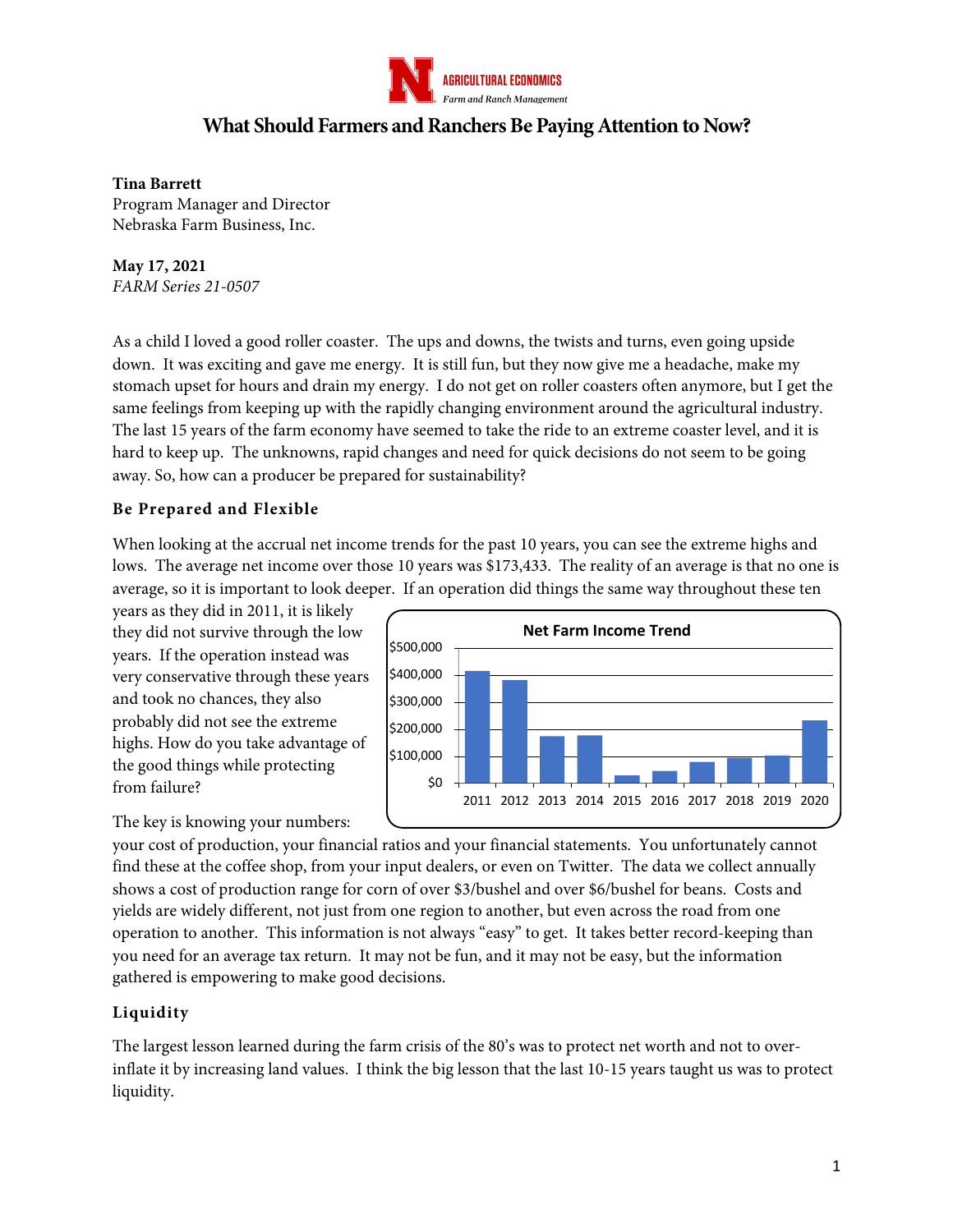

This chart shows the Working Capital to Gross Income Ratio trend from 2008-2020. This ratio measures working capital as a percentage of accrual gross income so we can tell how much of the operation's operating needs are available from the farm vs. how much will be needed from a lender. We saw this number grow rapidly from 2008 to 2012 as prices of grains shot up and then fell



rapidly as prices and profitability fell off as debt increased. Remember that during the years of 2013–2018, many operations needed to refinance operating debt to a longer term to keep this number in a healthy range. This means that the reality of the drop of this ratio was even more extreme, but many individual numbers were "fixed" by that refinancing.



The result of some of that refinancing was the rapidly increasing total debt carried by an average operation. This chart shows the total debt measured each year by term. From 2010 to 2020, the total debt climbed from \$700,000 to over \$1.4 million. Every category of debt contributed to the increase, but the largest categories were current and longterm.

There are two ways to improve liquidity. You can increase current assets (what happens when prices go up) or you can decrease current liabilities (this includes

current payments on intermediate and long term debt). Good marketing and production can help control the increase in asset value, but as we saw in 2013-2019, there is very little control over the general price of commodities so the best way an individual producer can control their liquidity is to reduce debt.

## **Reduce Debt**

I often hear from producers that they have two financial goals. The first is to get out of debt and the second is to not pay any taxes. My usual response is pick one as I cannot do both. There are three main things that are not deductible on a tax return: income taxes, family living costs and principal payments. If your taxable income is not high enough to cover these things, then you must be increasing debt. It seems very much counterintuitive that you must pay tax to get out of debt but that is a reality. Prepaying expenses and deferring sales are great tools to minimize the ups and downs of taxable income, but they create a deferred tax liability. In other words, you are not getting out of tax, you are kicking the can down the road to a time when you may have to pay a higher percentage of tax on the same dollars. For most operations, the amount of deferred tax liability is pretty scary. For very simple math, look at your balance sheet and add up the value of your prepaid expense, accounts receivable, and grain/livestock inventory